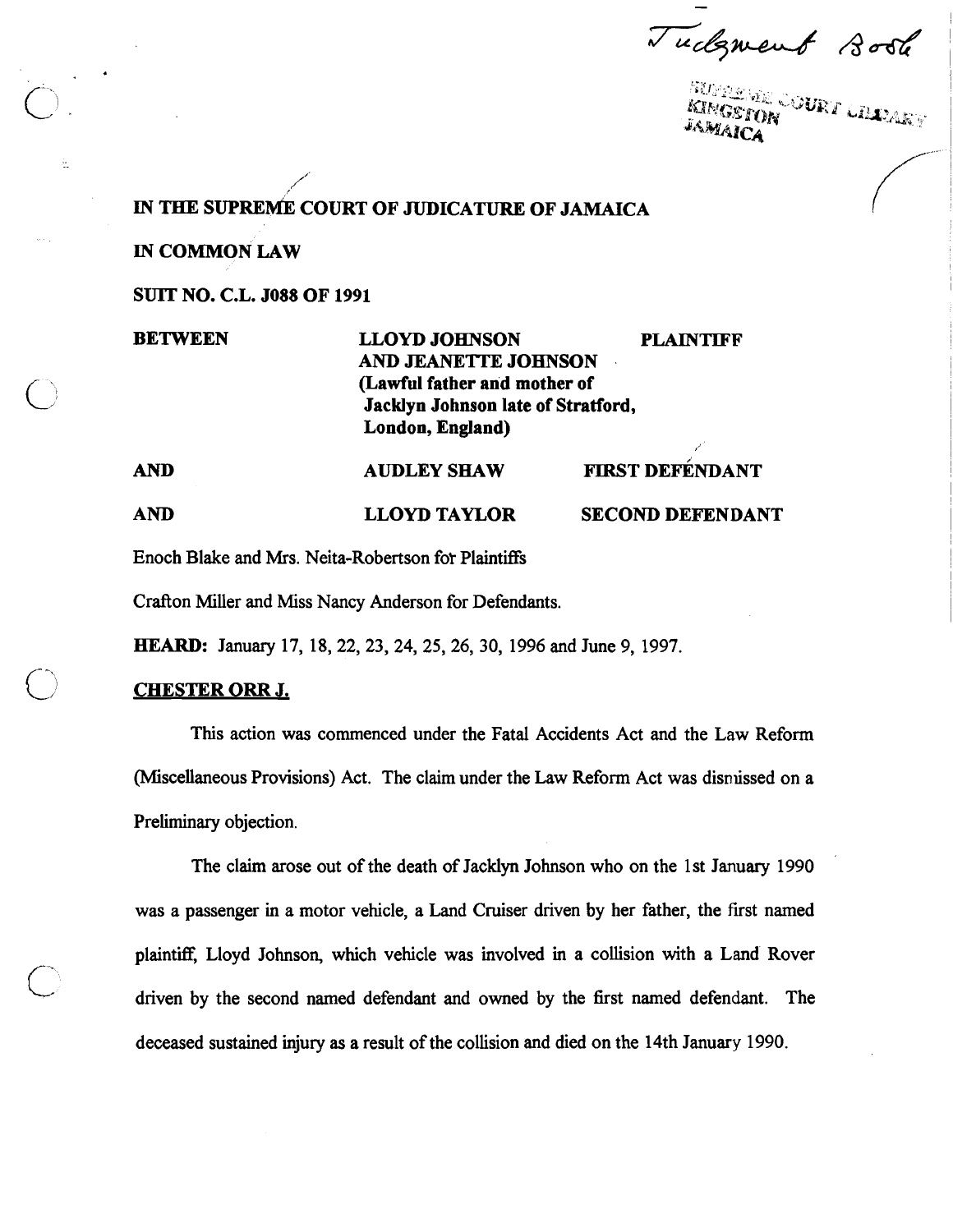2<br>The claim against the defendants was for negligence which caused the death of the deceased. The defence denied negligence and averred that the collision was caused and/or contributed to by the negligence of the first named plaintiff. At the trial the defence was amended to plead an allegation of contributory negligence by the deceased herself by -

- (1) Failing to take any or any proper precautions for her own safety in view of her disability while travelling in the Land Cruiser and -
- (2) Failing to make certain the vehicle she was travelling in had a seat belt to ensure her safety.

The deceased who was born on the 10th April 1971 was the eldest child in the family consisting of the plaintiffs, the parents and three sons and another daughter as follows:-

Neil born 6th December, 1973

**Dean** born 14th September, 1976

Wayne born 9th August, 1982

Michelle born 2nd November, 1984

The deceased was a paraplegic from birth. She had had excess fluid in the brain which was drained off at surgery as a child. She had a spina bifidia, a spine which was split in two at the bottom end. She had an ileostomy, a bag to collect urine. She used a wheel chair from she was two (2) years of age. Although disabled she was active. From 1983 she had competed in games and paraglegic championships. She was described by a former teacher as an able pupil who took a full part in lessons and extra curricular activities. She had represented her school and the London Borough of Newham on many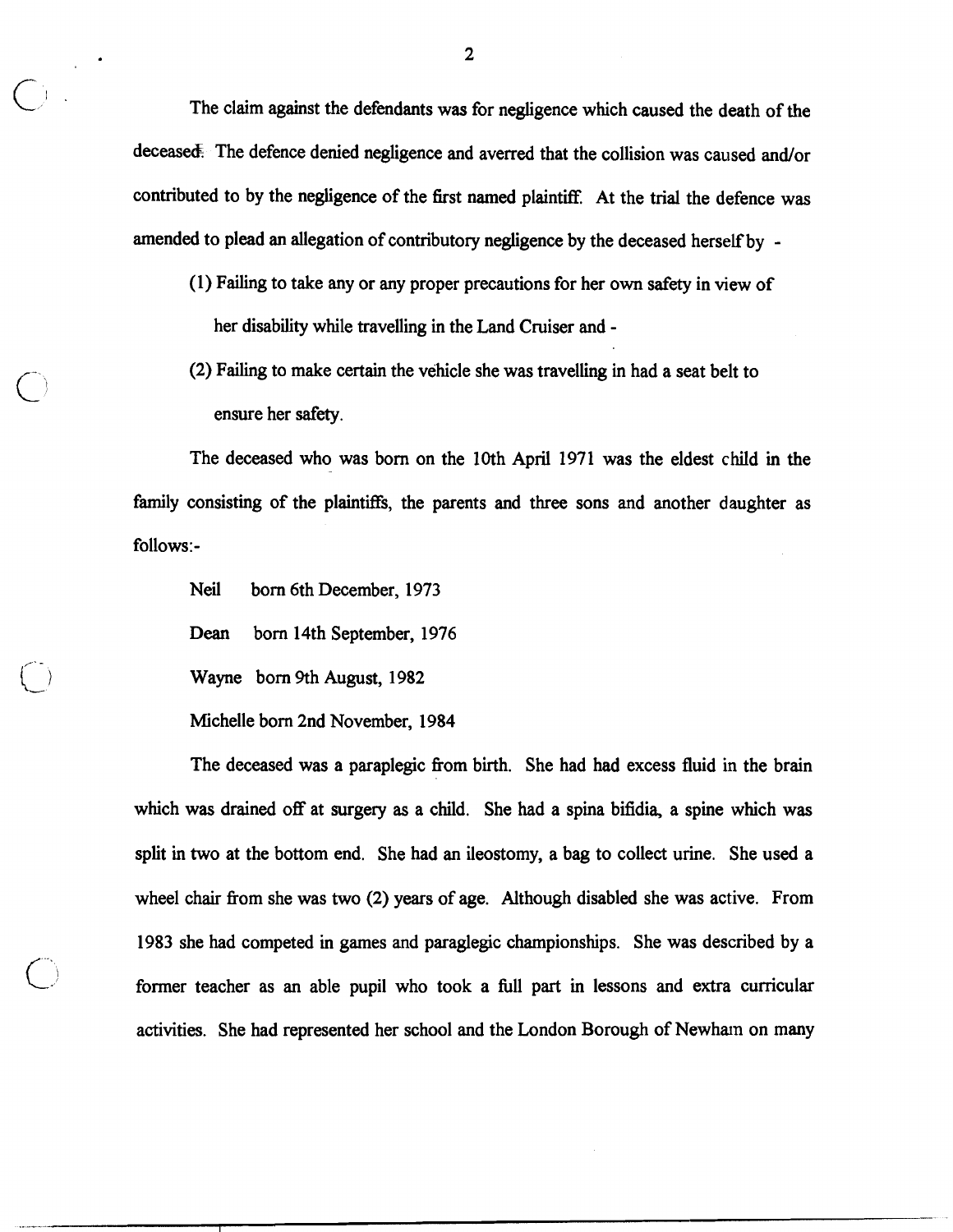occasion in sporting activities. She had won several awards as a member of the school board and as a representative of the Science Club in Regional and National Science and Technology Competitions. She worked as a semi professional singer and was taking driving lessons. She had a regular boyfriend. At the time of her death she was employed by the Shaw Trust.

The family resided in the United Kingdom until 1981 or 1982 when the father returned to live in Jamaica. The other members of the family joined him later except for the deceased who continued to reside in the United Kingdom and the mother who alternated between Jamaica and the United Kingdom. Mrs. Johnson returned to Jamaica in June 1989 and joined the other members of the family who lived at Devon in the parish of Manchester.

In December 1989 the deceased came on a visit to Jamaica for the first time - this visit ended in tragedy. On the 1st January 1990 the family went to the Milk River Bath and on the return journey the accident occurred in which the deceased was injured.

In light of the conduct of the case the following issues arise for decision: -

- 1. Liability for the collision.
- 2. Cause of Death. Did the accused die as a result of injury sustained in the accident?
- 3. The Dependency.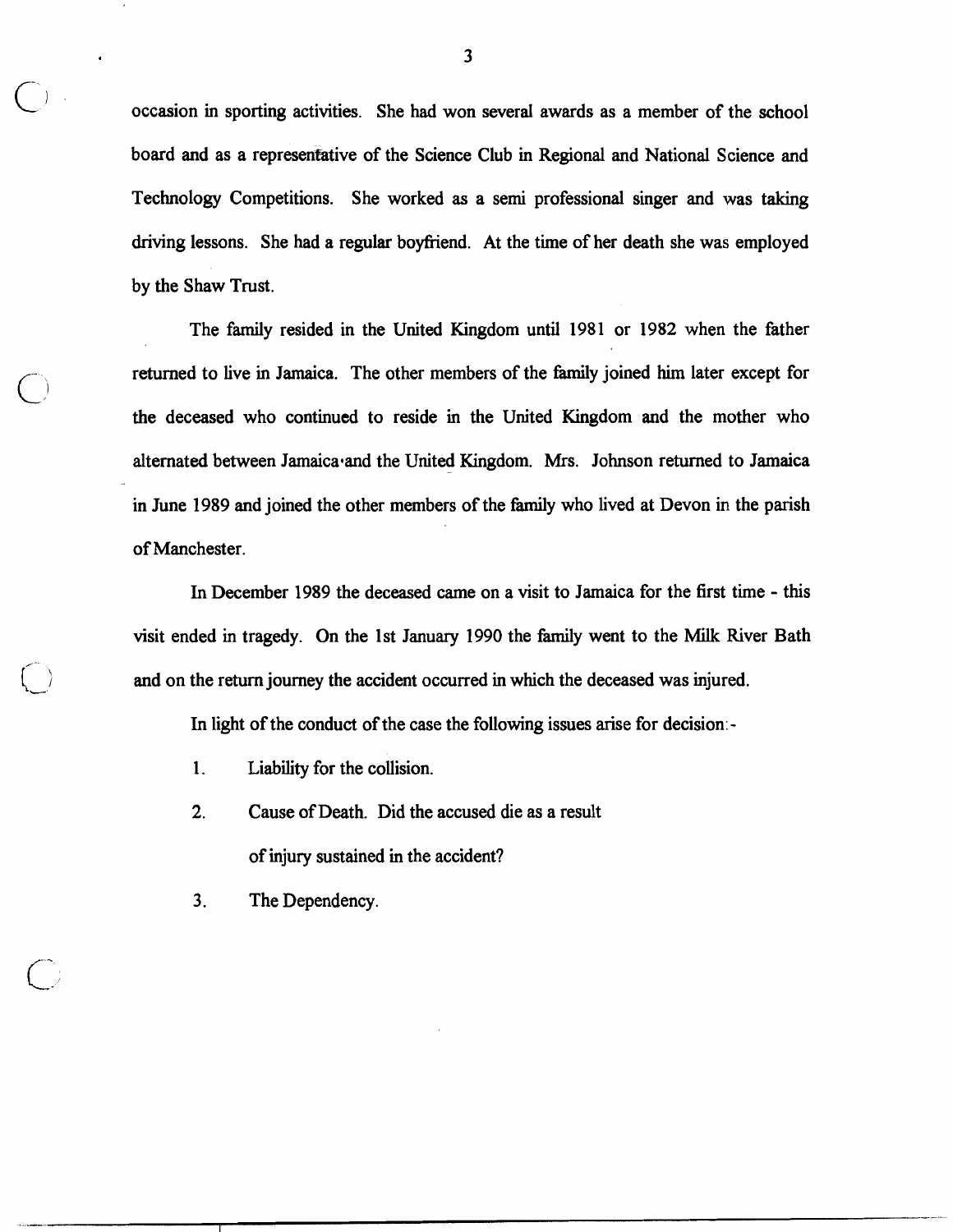# **1.** *LWILITY*

#### *PLAINTIFF'S CASE*

The family were travelling in a Toyota Land Cruiser **1975** Model or thereabouts. It was a right hand drive driven by the first named - plaintiff. In the front seated from left to right were Michelle, then the deceased, then Mrs. Johnson and the driver Mr. Johnson in a separate seat. No seat belts were fitted to the vehicle. The three boys were in the  $\bigcirc$  back.

At about **6.30** to **6.45** p.m. Mr. Johnson was driving on his left side of the road approaching Kendal fiom the direction of Mandeville. It was a straight stretch of road towards a right hand curve. As he approached the curve a Land Rover driven by the second appproached fiom around the curve at a speed of **45** - **50** m.p.h. It came across to his side of the road and collided with his vehicle on the right front door. The right front tyre burst and he lost control of the vehicle which went across the road and stopped on his right side of the road. The Land Rover overturned at the bank on its right side of the road, some **5** yards behind the Land Cruiser. At the time of the collision he had dimmed his lights

Mrs. Johnson testifled that the speed of the Land Cruiser was about **30** - **35** m.p.h. The Land Rover approached from around a curve and collided with the Land Cruiser which went across to the opposite side of the road. The Land Rover overturned on its right side of the road some distance behind the Land Rover. The impact caused the deceased to fall forward hit her head on the dashboard and fall to the floor of the vehicle despite her (Mrs. Johnson"s) efforts to hold her. Her forehead was swollen and she had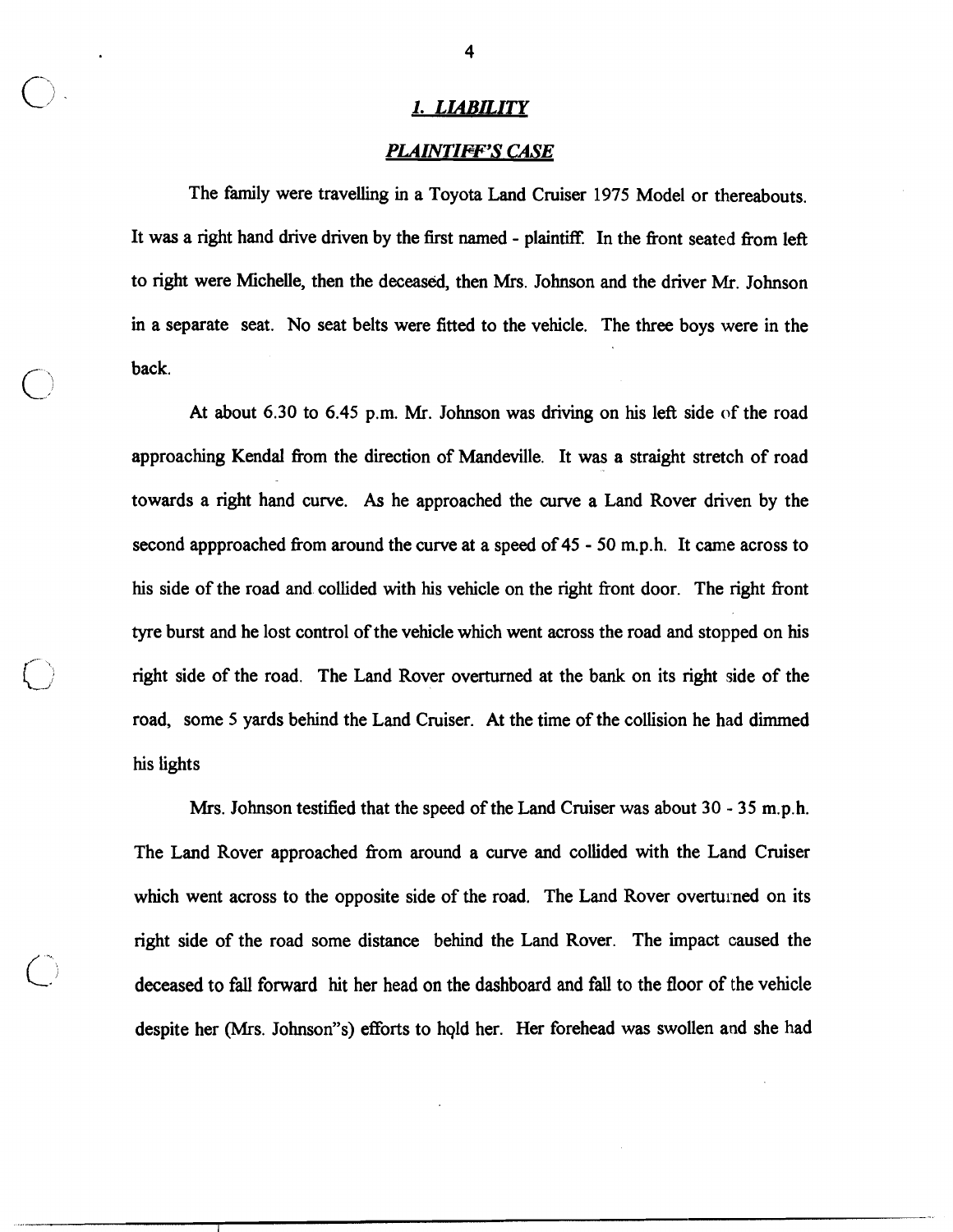black eyes. She was unable to estimate the speed of the Land Rover. She was the holder of a Driver's Licence.

Constable Manning investigated the accident. He gave the width of the road as **23**  feet. He saw broken glass, debris and strange dirt in the middle of the road. There was no bank but a soft shoulder on either side **af** the road. From the point where he saw the broken glass and other material to the left edge of the road in the direction of Mandeville *C* was **11** feet and **12** feet to the right edge of the road.

There was a straight for about **20** chains fiom the direction of Mandeville before reaching the curve. The debris was about 3 chains before reaching the curve. The Land Cruiser was on the left side of the road fiom the direction of Mandeville and the Land Rover on the left side of the road from the direction of Mandeville and nearer to Mandeville. Each vehicle had extensive damage to the right side.

The second named defendant said he saw a bright light coming and suddenly there was an impact. He did not have the Accident Report Book in Court but had an extract fiom the Report he had written and sent to the head station.

 $\overline{\phantom{a}}$ , , , , ,

Under cross-examination he said that the Land Cruiser was on its left side of the road. He also said he could not recall its position. Debris was **12** feet fiom the left of the road in the direction of Mandeville. There was an unbroken white line and the broken glass was about **1** foot to the right of this line in the direction from Kendal towards Mandeville. He measured this distance as also the width of the road. He did not measure c' the distance fiom the curve: The road was level and straight. He was unable to locate the notes he made on the scene. He took a statement from Mr. Johnson.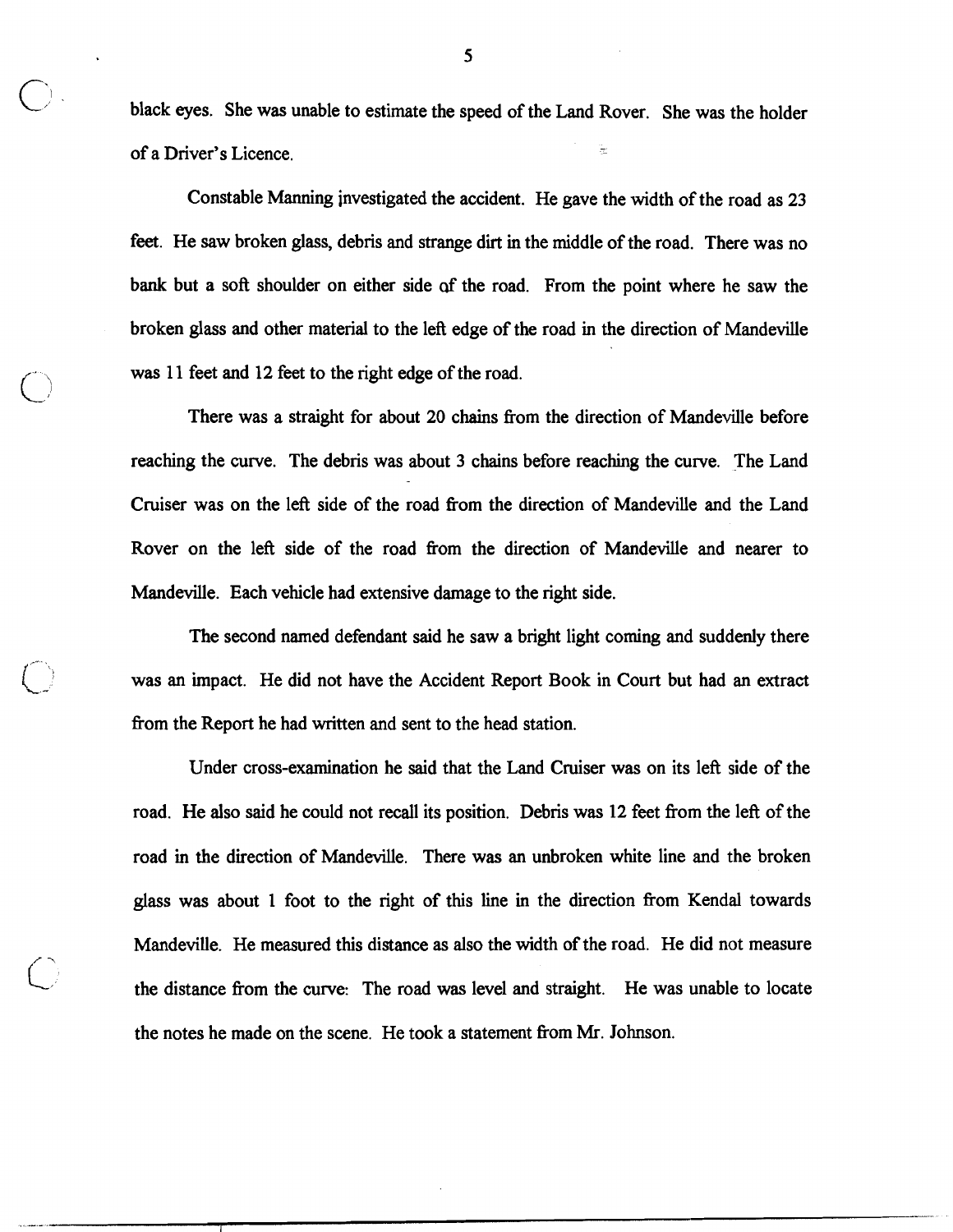In his Report he wrote the exact words used by the second named defendant. The Extract fiom the Report was tendered (Exhibit **8).** It states:- -

"It is alleged that driver of Land Rover **8546**  was dazzled by bright light drifted to right side of road and collided with **8584** A.H."

The extract did not state the damage to the vehicles which was unusual. Nor was it usual to record the statement of only one of the parties involved.

However he did not prepare the Extract nor was it signed by him but by the Superintendent of Police for Manchester.

In re-examination he said that the Extract did not contain everything that he had written in his Report.

## *THE CASE FOR THE DEFENCE*

The second named defendant Lloyd Taylor gave evidence that he was driving Land Rover 8546 A.H. owned by the first named defendant. He was going from Kendal towards Mandeville. He was on his left side of the road about 1-1 1/2 feet from the soft shoulder which is about **2-3** feet wide. He had driven on that road twice daily for over a year before the accident. He had negotiated a curve and was on a straight stretch of road about **1 112** chains fiom the curve when the collision occurred.

The approaching vehicle had bright lights, he instinctively applied his brakes and suddenly there was an impact on his side of the road. He became unconscious and regained consciousness while being taken to the hospital.

(-: Before the accident his speed was about **30** m.p.h.and at the time of the impact about **20** - **25** m.p.h. The speed of the Land Rover was about **45** m.p.h. It did not stop or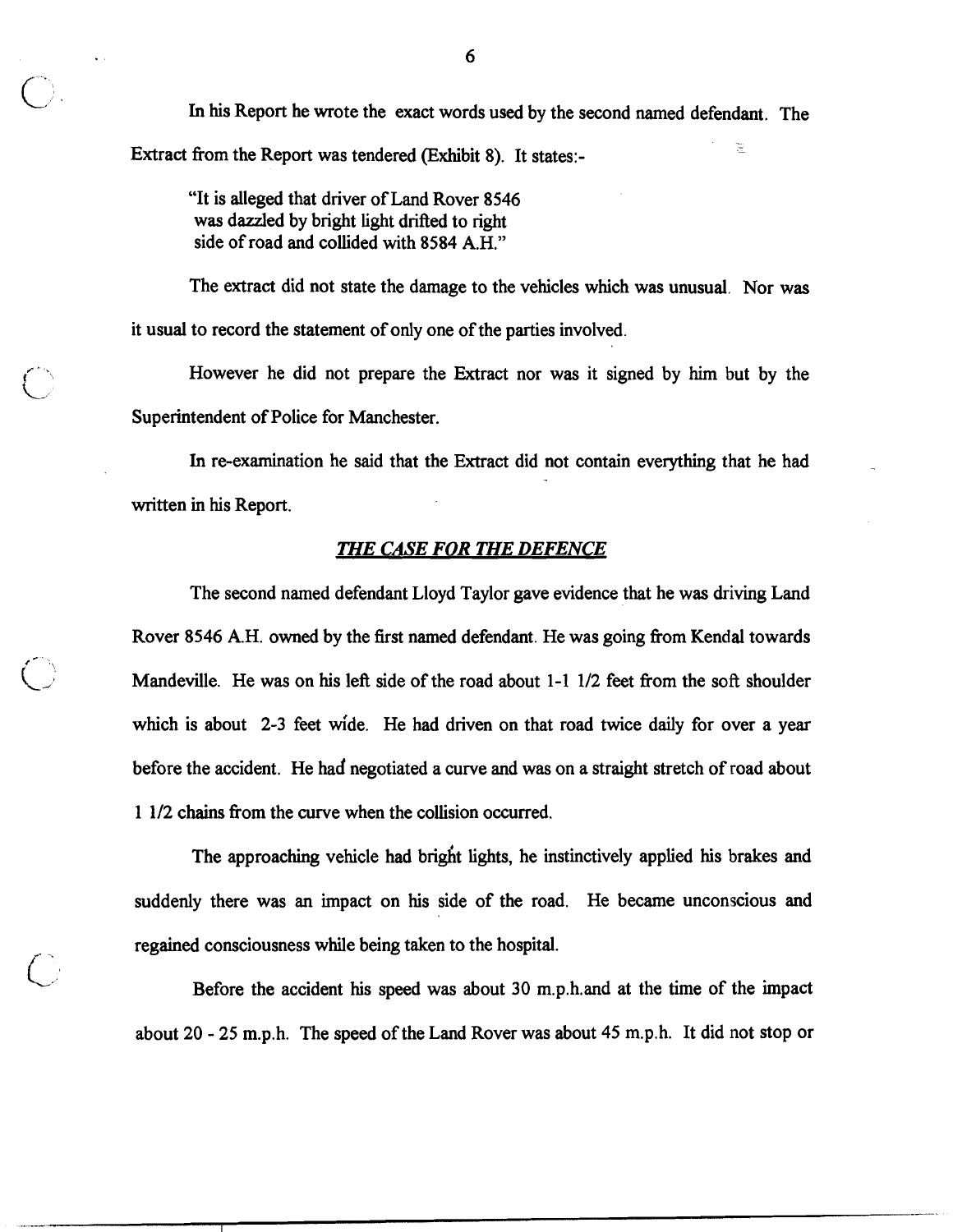7<br>1- slow down before the impact. There was no white line on the road and there had never been any.

ۦ

He did not use the words that Constable Manning testified to. What he did say to Constable Manning was "I saw a bright light coming and suddenly there was an impact." But he made an addition.

" After negotiating the comer and straightening up I saw this pair of bright headlights coming towards me on my side of the road. I was blinded and suddenly out of nowhere there came the impact and I was knocked unconscious."

He received injuries and was hospitalized for 2 weeks, sent home where he remained for 2 - 3 weeks **and** was again hospitalized for eight days.

**Ln** cross-examination he stated that the accident occurred about 1 112 chains after he had cleared the curve. The Land Cruiser was on his Taylor's side of the road at the time of the collision.

Michael Taylor, the brother of the second named defendant testified that after their vehicle had negotiated a curve and was a short distance away on a stretch of road he saw a pair of bright lights on their left side of the road and felt an impact to the Land Rover which overturned. Both vehicles were on his left side of the road and about one chain apart after the accident.

# *FINDINGS*

I accept the evidence of the plaintiffs how the accident occurred. Constable Manning did not offer the assistance which is expected from a trained investigator.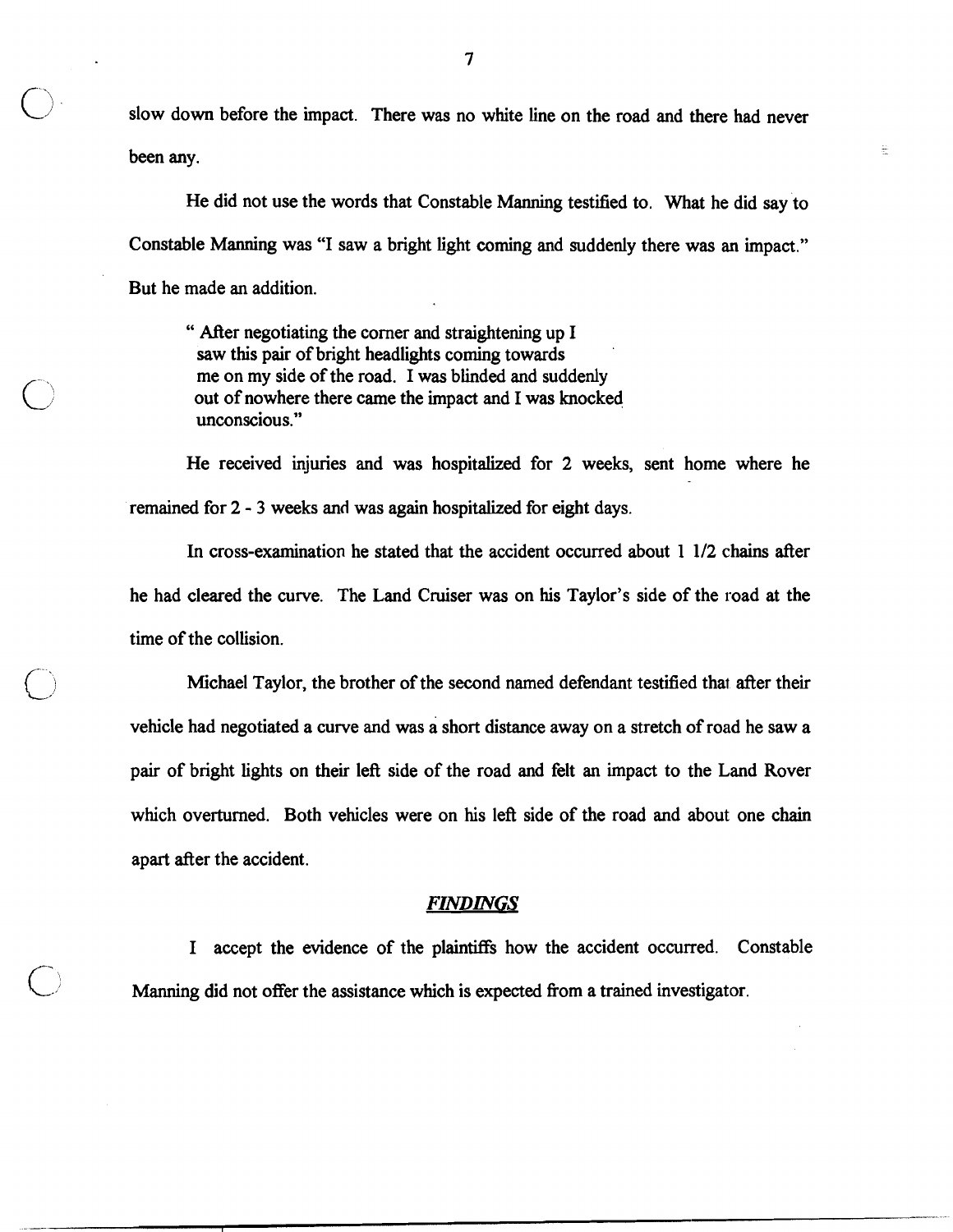I find that the second named defendant negotiated the curve at a speed which was too fast in the circumstances, that he was on his incorrect side of the road and collided with the plaintiffs' vehicle which was on its correct side of the road. I find that the first named plaintiff lost control of his vehicle as a result of the collision which caused the right front tyre to burst, that having lost control the vehicle veered to its right side of the road. I find that the Land Rover overturned on its right side of the road.

I accept the evidence of Constable Manning that the second named defendant said that he was dazzled by the bright light and drifted to the right hand side of the road and collided with the Land Cruiser. I regard this as a futile attempt to exonerate himself fiom responsibility from the collision. I find that the negligence of the second named defendant was the sole cause of the accident. The first named defendant is vicariously liable.

There remain the allegation of contributory negligence by the deceased. The vehicle a 1975 model or thereabouts was not fitted with seat belts. There is no legislation which requires the use of seat belts. In addition the deceased although disabled was not helpless. She was an active competitor in a wheelchair and she was a learner driver. In the circumstances I find that she was not contributory negligent.

#### *Z'HE CAUSE* **OF** *DEATH*

Mrs. Johnson stated that after the accident the deceased was taken in a police vehicle to the Mandeville Hospital where she was examined by a doctor and she was advised to return the following day. This she did when X-rays were taken and the deceased was sent home.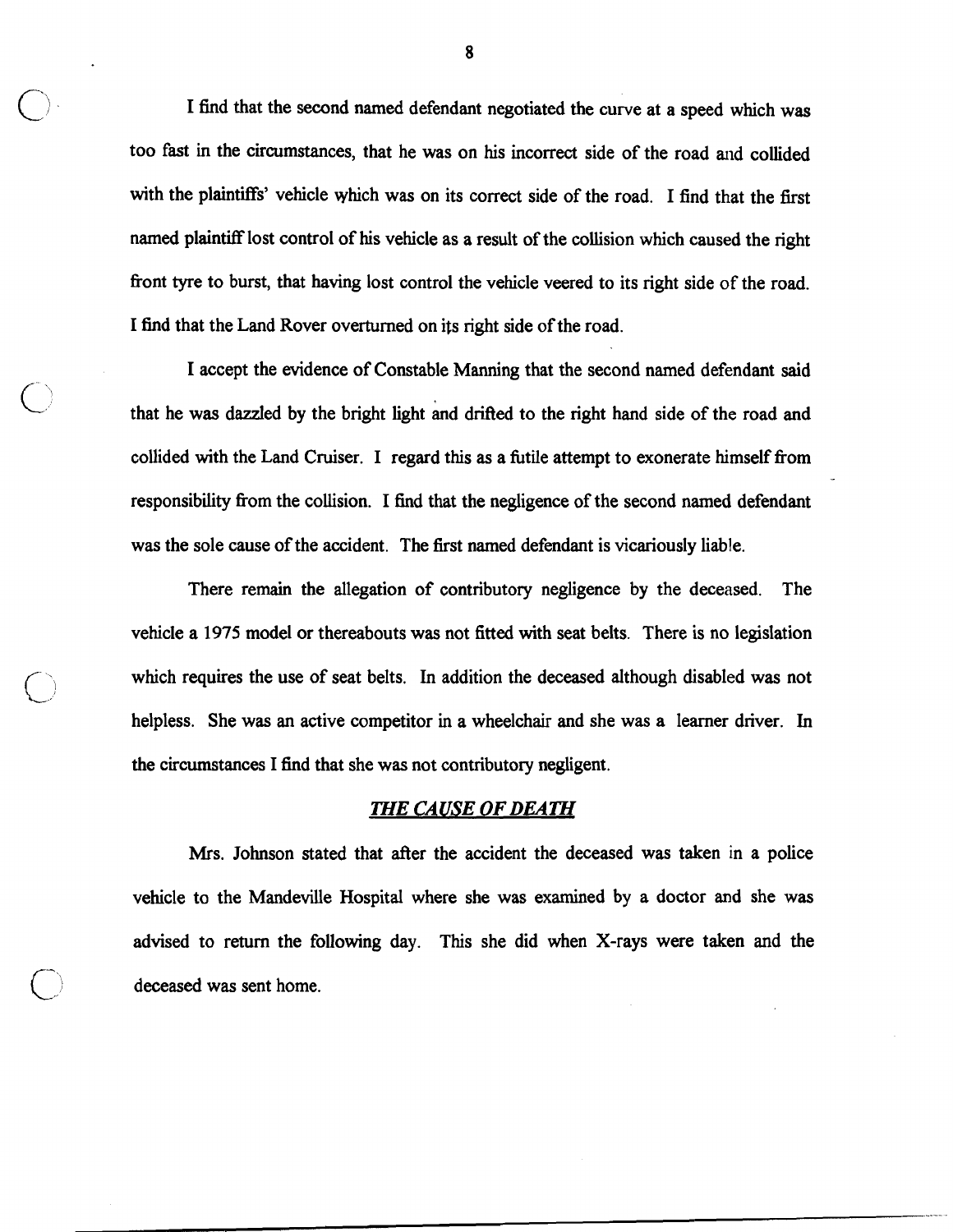A few days later she observed that the deceased was unable to sit upright in her wheelchair. Her breathing was unusual so she took her to Dr. Kerr who examined her and referred her to Dr. Wellington. Dr. Wellington admitted her to the Mandeville Hospital where she died some three days later.

In cross-examination she said that X-rays were taken of the deceased head and she remained at home for two days thereafter and then was taken to Dr. Kerr. The deceased did not complain of pain in her left side when she was taken to Dr. Wellington.

Dr. Wellington first examined the deceased on the 11th January **1990.** She complained of headaches, progressive shortness of breath, pain in the left side and part of her history was that she was talking foolishness. She had a spina bifidia i.e. the spine was split in two at the bottom end. She had renal agenesis - no kidney on the left side and had had hydrocephalus, water on the brain - excess fluid in the brain box which is drained off at surgery as a child. She was ill-looking, drowsy and had a right peri-orbital haemotoma, i.e. a black eye, her respirations were quite laboured but she was responding appropriately verbally. She was admitted to hospital, skull X-rays were done and neurological evaluation performed. The X-rays were essentially normal but there was suspicion that there was bleeding into the brain. Her clinical picture deteriorated progressively over the next 48 hours and she died on the 14th January **1990.** He came to a clinical conclusion that the cause of her death was a subdural haemotoma. He did not perform the Post Mortem Examination nor was he present when it was done. He said that subdural haemotoma can be a subtle presentation presented sometime after the original injury which might be so trivial as to have been forgotten. Blood leaks fiom a tom vein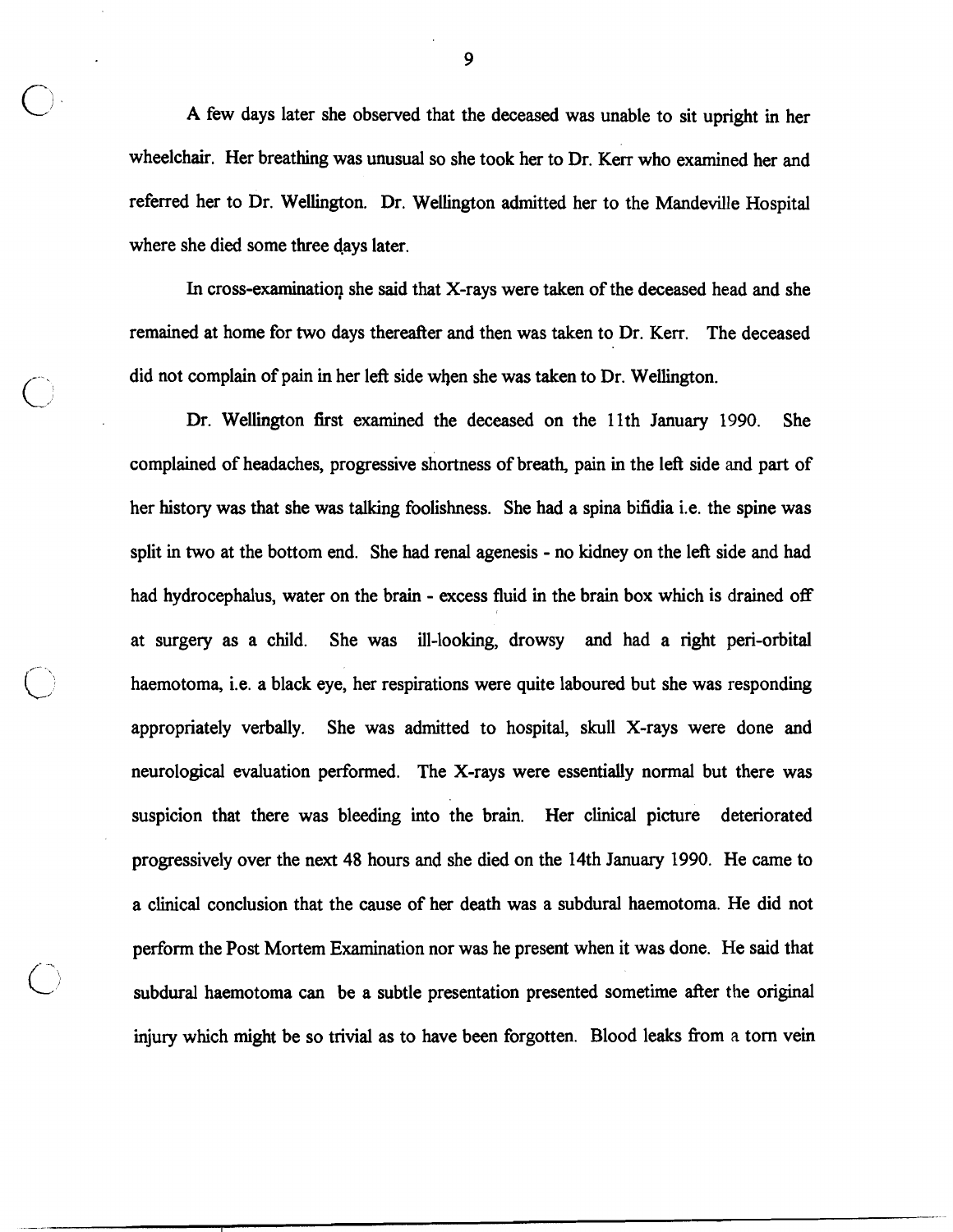into the brain. This can be a very slow process taking place over days, weeks and sometimes months before the patient is presented for clinical attention. Drowsiness, headaches and alterations in personality might be early signs of this problem. Surgery for hydrocephaly - draining off excess fluid on the brain is relevant. These patients are more susceptible to that injury than the normal population. The basis of headaches, talking foolishness, drowsiness and the history of trauma some days before led to the clinical conclusion.

Hitting the forehead with a subsequent coco or haemotoma could cause bleeding into the brain. He was cross-examined at iength by Mr. Miller. He said the deceased had an ileostomy, a bag on the side through which her urine passed. She had the collection of fluid on the brain at birth. In some cases fluid on the brain had to pumped off to relieve the pressure on the brain. If the pumping system is blocked there would be problems over a period of time. If this was not treated properly it could result in death. He was unable to say whether the deceased had received treatment recently for accumulation of fluid nor could he tell the first and last times of such treatment. Patients who have had hydrocephaly are more susceptible to having subdural haemotoma after injury. The problem with subdural haemotoma is that the evidence might not be there when one looks for it upon initial assessment. He likened it to a slowly leaking faucet which drop by drop fills the space in the brain. He had seen patients who had been having leaking for six months before the examination.

Nine times out of ten an X-ray is valueless on initial assessment. He would not see subdural haemotoma on first examination. If a catscan had been done in this case it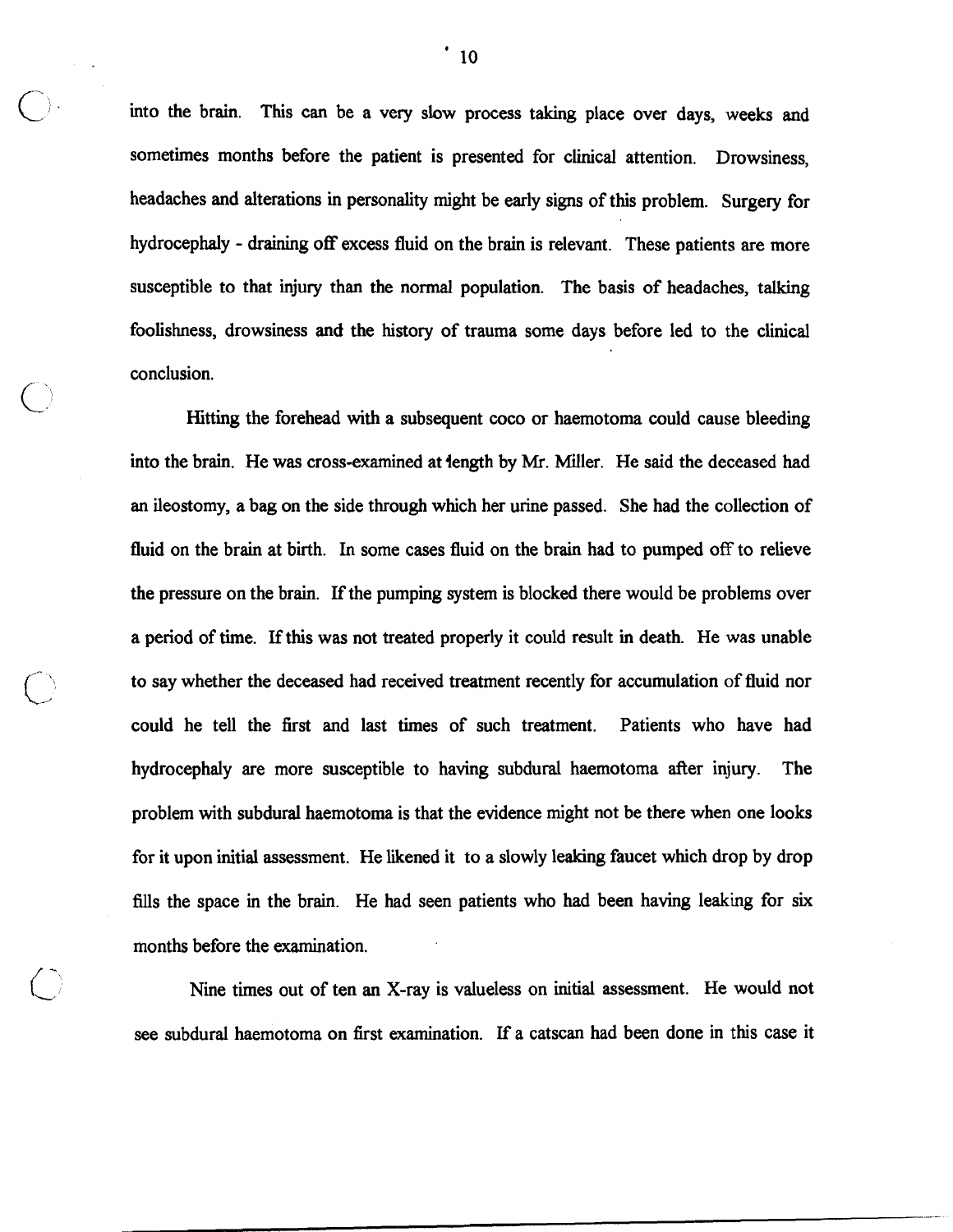$\bigcirc$  would would normally have revealed more than an X-ray. In 1990 there was only one functioning catscan in Jamaica.

> It was not available in Mandeville. Attempts were made to have the deceased sent to the University Hospital where it could have been done but no beds were available and she was not accepted.

> Even **if** a catscan had been done on the fist day it would not necessarily have shown intra cranial bleeding because it is a slow leak, it takes a little time to develop.

> The M. R .I. Magnetic Resource Imaging would probably reveal a more detailed image of the brain substance itself than an X-ray thus enabling one to see what is happening to the patient. This was not available in Mandeville.

> A catscan would haye helped diagnostically. If a clot was diagnosed it would have been removed by a neuro-surgeon. One was contacted on the 12th January 1990 and he gave advice as to the treatment. He wa contacted again but no beds were available to have her accepted. Subdural haemotoma has been successfully treated in Jamaica. He could not say with 100% certainly that the subdural haemotoma was due to the injury on the 1st January 1990. He was pretty certain that she had it when she died.

> He also outlined the treatment the deceased should have received after examination on the 11<sup>th</sup> January 1990.

> In re-examination he said that by certain he meant 99% certain. There was an area on the deceased's forehead which indicated some sort of trauma. M.R.I. had just arrived in Jamaica within the last few days - January 1996. He said with proper care he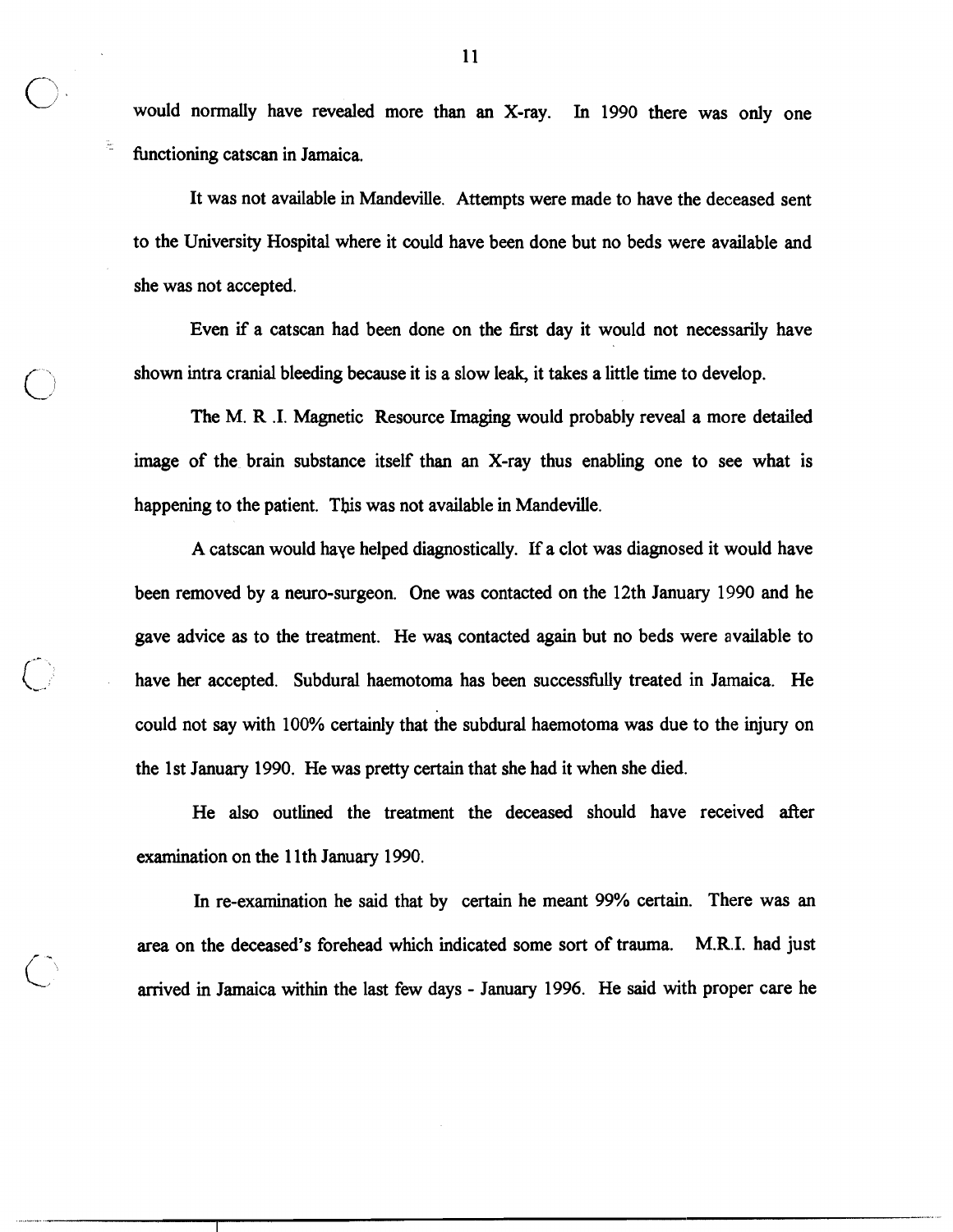<sup>c.</sup> had seen disabled persons like the deceased live to their fifty's and sixties. She would live longer in the United Kingdom than in Jamaica.

No evidence was adduced of the treatment of the deceased prior to 1 lth January 1990 when Dr. Wellington examined her.

There was also no evidence of the Post Mortem examination.

 $\bigcirc$ 

Mr. Miller submitted that there was insufficient evidence to conclude that the death was caused fiom the injury received in the accident.

## $FINDINGS$

The unchallenged eyidence of Mrs. Johnson which I accept is that the impact caused the deceased to hit her head on the dashboard of the Land Cruiser and thereafter she observed a swelling on her forehead., Dr. Wellington saw an area on her forehead which indicated some sort of trauma. He also said that hitting the forehead with a subsequent coco or haemotoma could cause bleeding into the brain. She was treated on this basis in consultation with a neuro-surgeon but eventually died. He was 99% certain that she had subdural haemotoma which was caused by the injury on the 1 st January 1990. Despite the unavailability of the catscan and evidence of the findings of the doctor who performed the post mortem examination, fiom the available evidence I find on a balance of probabilities that the injury on the 1st January 1990 was the cause of the death of the **I**  deceased.

#### *THE DEPENDENCY*

**4** 

The off cited dictum of Lord Wright in *Davies v Powell Duffryn and Associated Collieries (No. 2) [1942] 1 All E.R. 657 at 665* **is apposite:** 

" There is no question here of what may be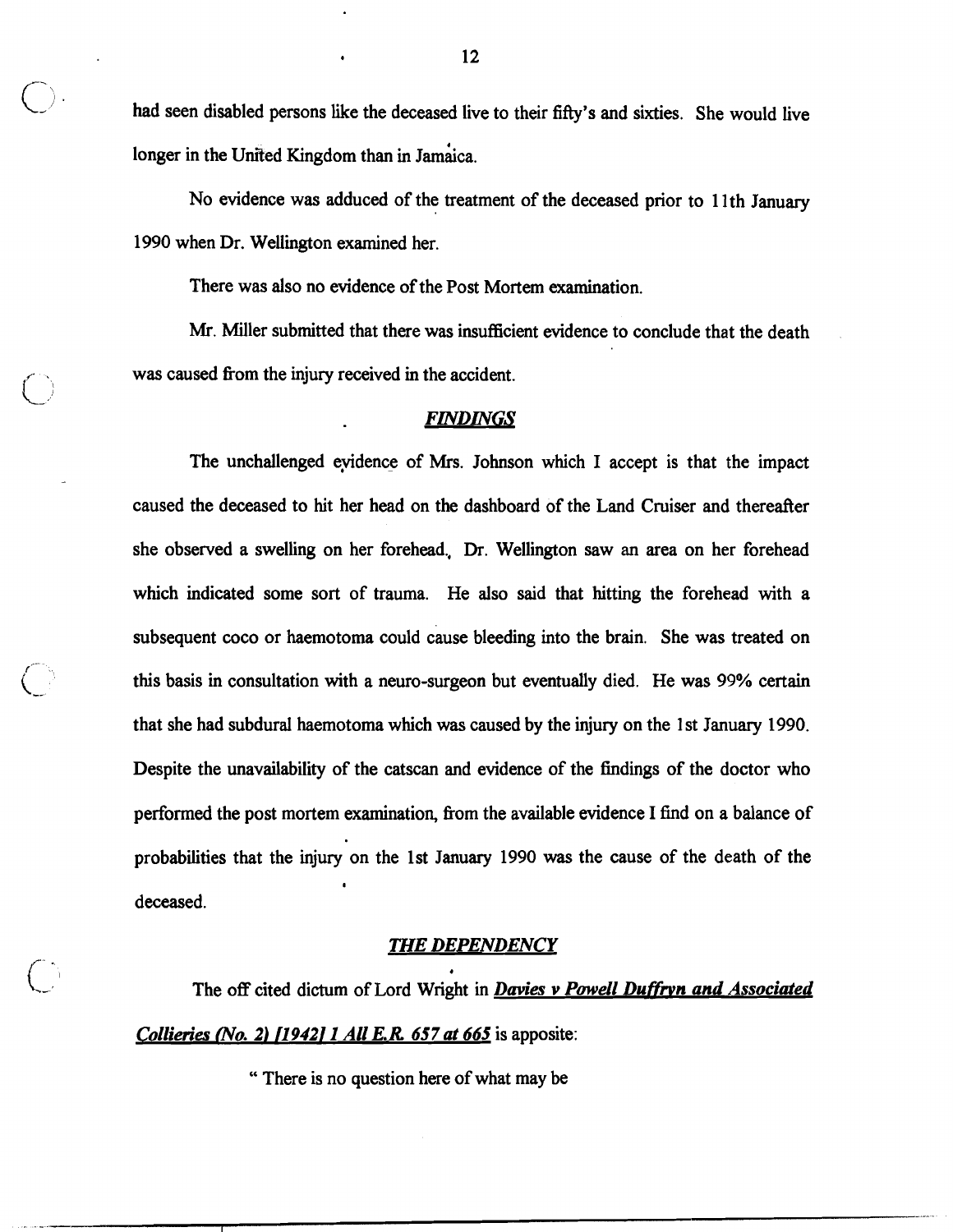called sentimental damage, bereavement or pain and suffering. **It** is a hard matter of pounds, shillings and pence, subject to the element of reasonable fhture probabilities. .."

The deceased was described by her mother Mrs. Johnson as the financial backing of the family. When the family lived in the United Kingdom she contributed about **L500** per month to the household expenses. In June **1989** the family resided in Jamaica except the deceased.

Mrs. Johnson resided both in Jamaica and the United Kingdom. However the contributions changed, between June and December 1989 she sent a total of £500 to her mother in Jamaica.

Dean Johnson stated that while in the United Kingdom the deceased gave him money before she started to work and after she did she gave him weekly amounts ranging fiom **L50** to **k10. In** Jamaica in **1989** he received an undisclosed amount fiom her through his mother, a birthday present of  $\text{\pounds}40$  and she gave him  $\text{\pounds}30$  when she came at Christmas. He attended Knox High School fiom **1989** to **1992** when he left in the Third Form. He would have expected the deceased to assist with his schooling had she lived..

On the other hand Mr. Johnson stated that Dean left school after the death of the deceased because they could not afford to pay his school fees.

The evidence indicates that at the time of her death the deceased was in receipt of the following monthly income:-

| Average salary     |       | $\textcolor{red}{\textbf{\textcolor{blue}{\pm}}}$ .331 |
|--------------------|-------|--------------------------------------------------------|
| Mobility allowance |       | ±105                                                   |
| Care allowance     |       | £209                                                   |
|                    | Total | <b><i><u>E645</u></i></b>                              |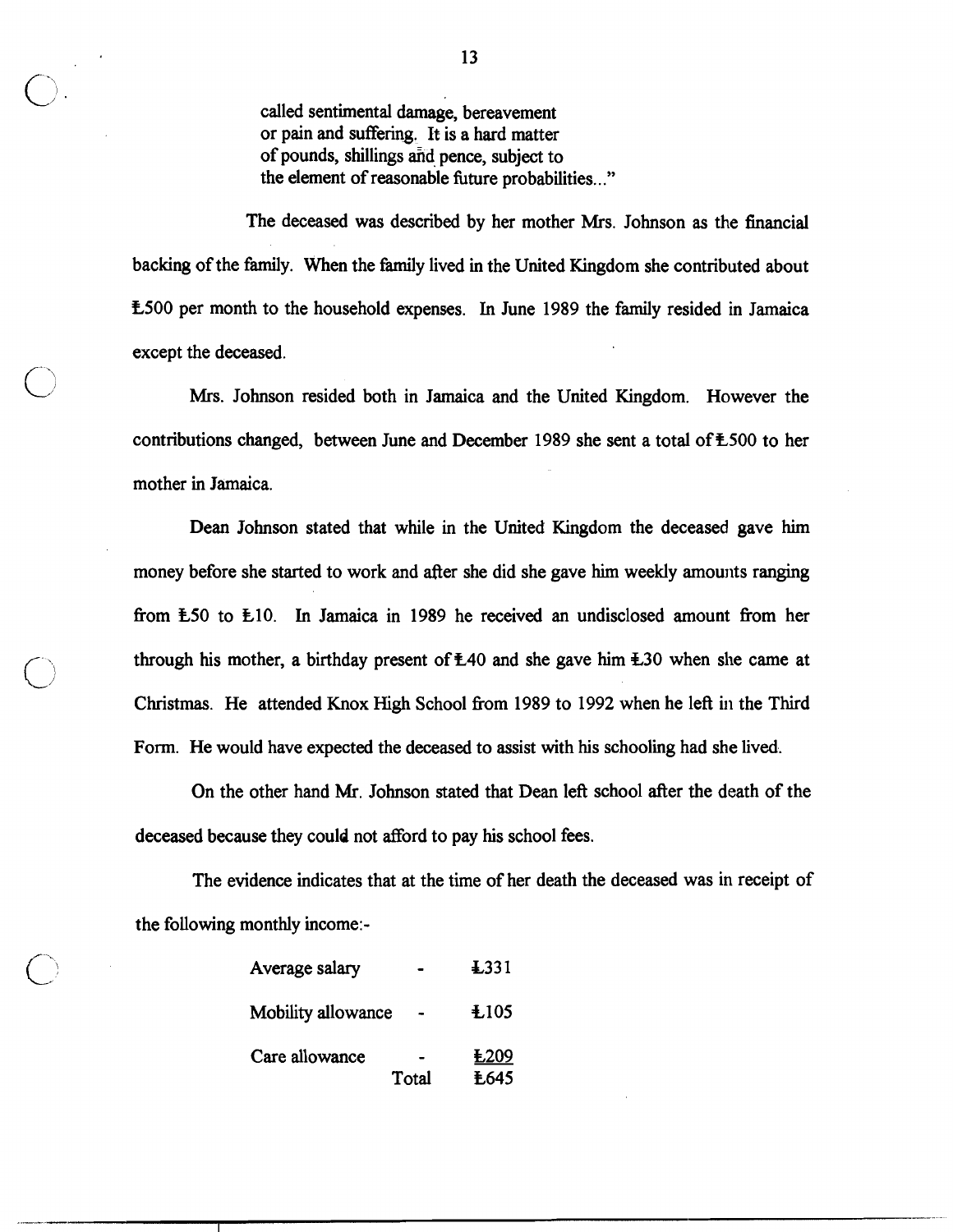Her expenses were -

Electricity  $E60$  per quarter, monthly  $\div$   $E20$ 

| Gas $\text{\pounds}80$ per quarter, monthly                    | $+26$               |
|----------------------------------------------------------------|---------------------|
| Rent <b>E45</b> per week, monthly                              | £180                |
| Mrs. Johnson said she spent on<br><b>E200</b> herself, monthly | £200<br><b>E426</b> |

No figures were given for food, clothing and transportation.

The contribution of  $\text{\pounds}500$  over a period of seven months from June to December 1989 appears to be all the deceased could afford. This results in a average of **L71**  monthly.

There is the question of the future earnings of the deceased. The case was conducted on the basis that had she lived she would continue to reside in the United Kingdom. Indeed Mr. Johnson her father stated that it was the intention of the parents that she should so reside and pay visits to the family in Jamaica. This is understandable in light of the benefits available to the deceased in the United Kingdom and the great disparity in the value of the currencies of the respective countries. Mrs. Sarah Martin, 1 herself disabled, testified of the superior facilities for disabled persons in the United Kingdom in comparison with those in Jamaica.

Mr. Blake elicited from Dr. Wellington the fact that the deceased would live **/.** longer in the United Kingdom than she would in Jamaica.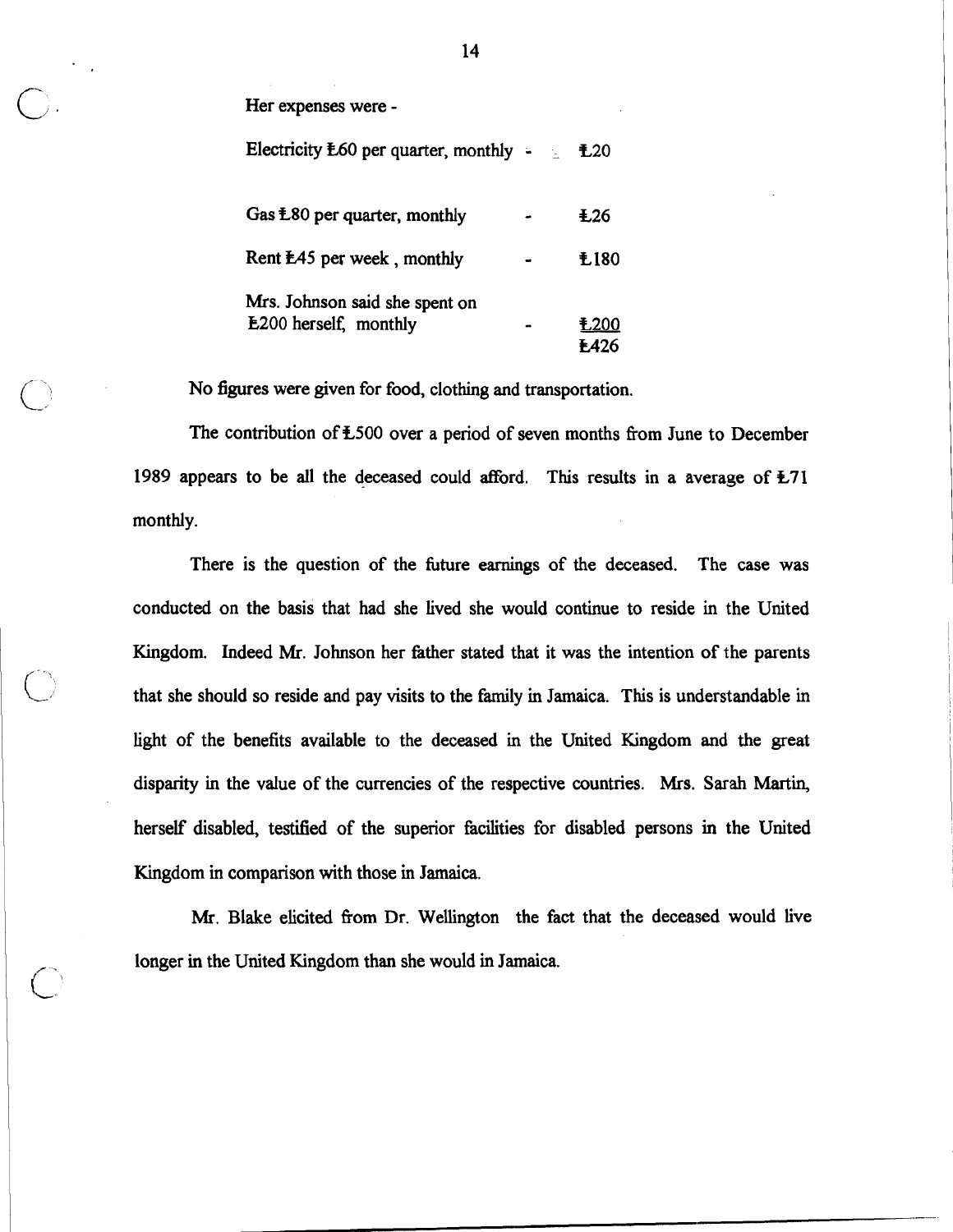The Science Teacher of the deceased stated that her ambition was to undertake an access course to the University of East London with a view to pursuing a degree in Computer Science and he had every confidence in her ability so to do.

In these circumstances it is reasonable to assume that some evidence would be given of the wages in the United Kingdom of a graduate in Compute Science. Instead, Mrs. Martin gave evidence that a graduate in the Science fiom the University of the West Indies would earn a salary of J\$500,000.00 annually. There was no effort to correlate this to the **salary** payable to a graduate in the United Kingdom

In *United Dairv Farmers Ltd and Lascelles McCullum vs Llovd Goulbourne* 

*SCG-4 No. 65/81 Januan, 2 7,1984 funrevorted),* Carberry **J. A.** said at p. **5.** 

**"A** plaintiff seeking to secure an award for any of the recogpized heads of damage must offer some evidence directed to that head, however tenuous it may be. In making awards the Courts do their best to measure the incomprehensible or the immeasurable, (e.g. pain and suffering, or loss of amenities) - but there is a stage at which this ends and sheer speculation begins."

Any award for increased earnings subsequent to the death of the deceased would be sheer speculation. In the circumstances I fix the multiplicand at  $\text{\textsterling}71$  monthly =  $\text{\textsterling}852$ per annum.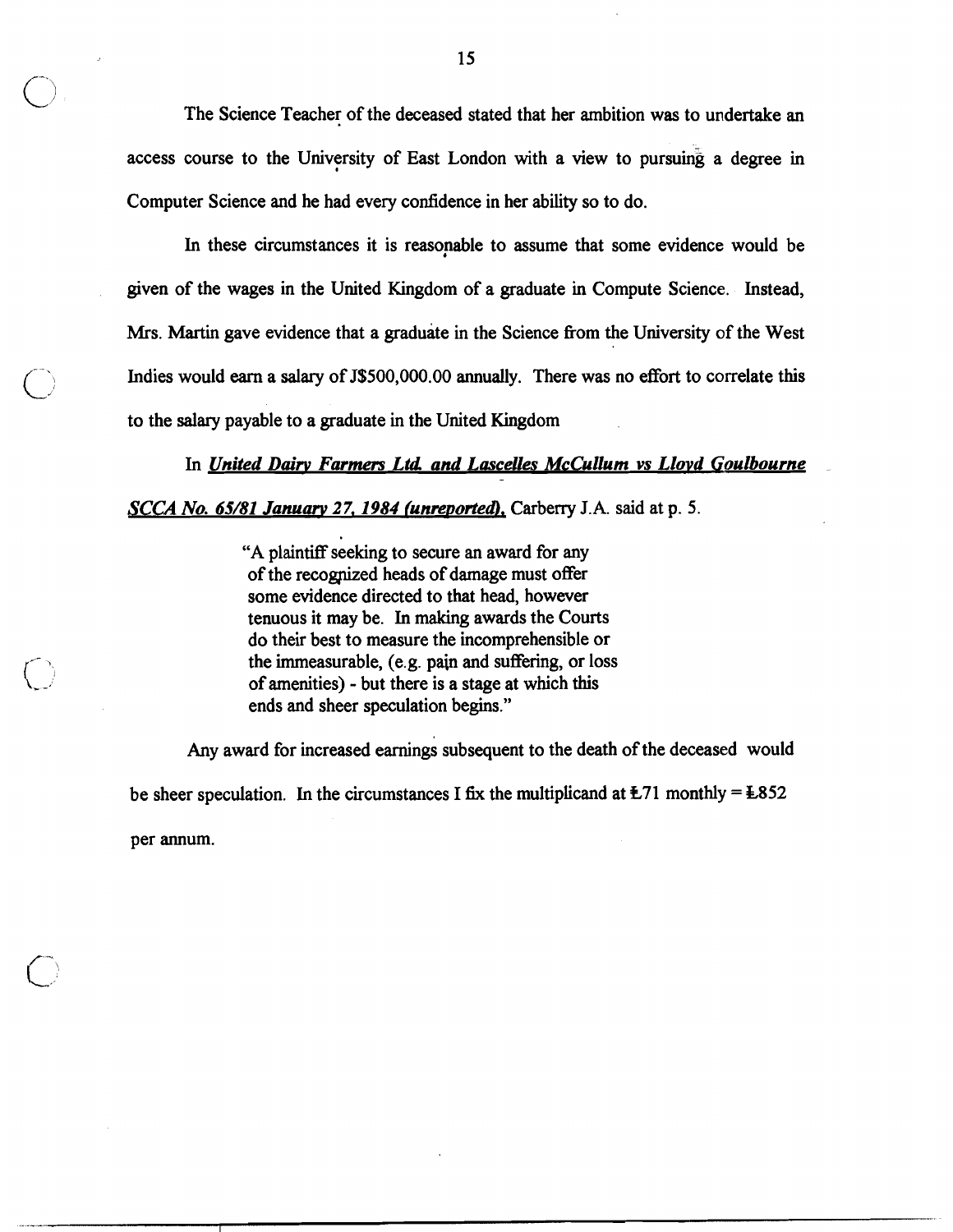# **THE MULTIPLIER**

 $\tilde{\Xi}$ 

The deceased died at the age of 18 years. Dr. Wellington stated that he had seen persons similarly disabled live to an age in the 50's or 60's with proper care and **all** things going right.

In *Elaine Russell and Ilene* **Grifftths** *vs Bancrofl Broomfield S.C. R137/78 (unreported)* a multiplier of 16 years was given to a female ex-student aged 19 years. (See Volume 2 page 206 of Recent Personal Injury Awards by Mrs. Ursula Khan)

In **J.011/81 (unreported)** Wesley Johnson a male student aged 18 years, a multiplier of 16 was used. See P. 251 of Volume 3 of recent Personal Injury Awards by Mrs. Ursula Khan.

I hold that a multiplier of 16 is appropriate in the circumstances of this case. The award is therefore calculated as follows  $16 \times 852 = \pm 13,632$ .

The approtionment is as follows:-

| Mrs. Johnson 75% |     | £10,224                       |
|------------------|-----|-------------------------------|
| Mr. Johnson      | 5%  | 681.60                        |
| Neil             | 2%  | 272.64                        |
| Dean             | 3%  | 408.96                        |
| Wayne            | 5%  | 681.60                        |
| Michele          | 10% | <u>1,363.20</u><br>£13,632.00 |

## *FUNERAL EXPENSES*

I award the sum of J\$13,030.00.